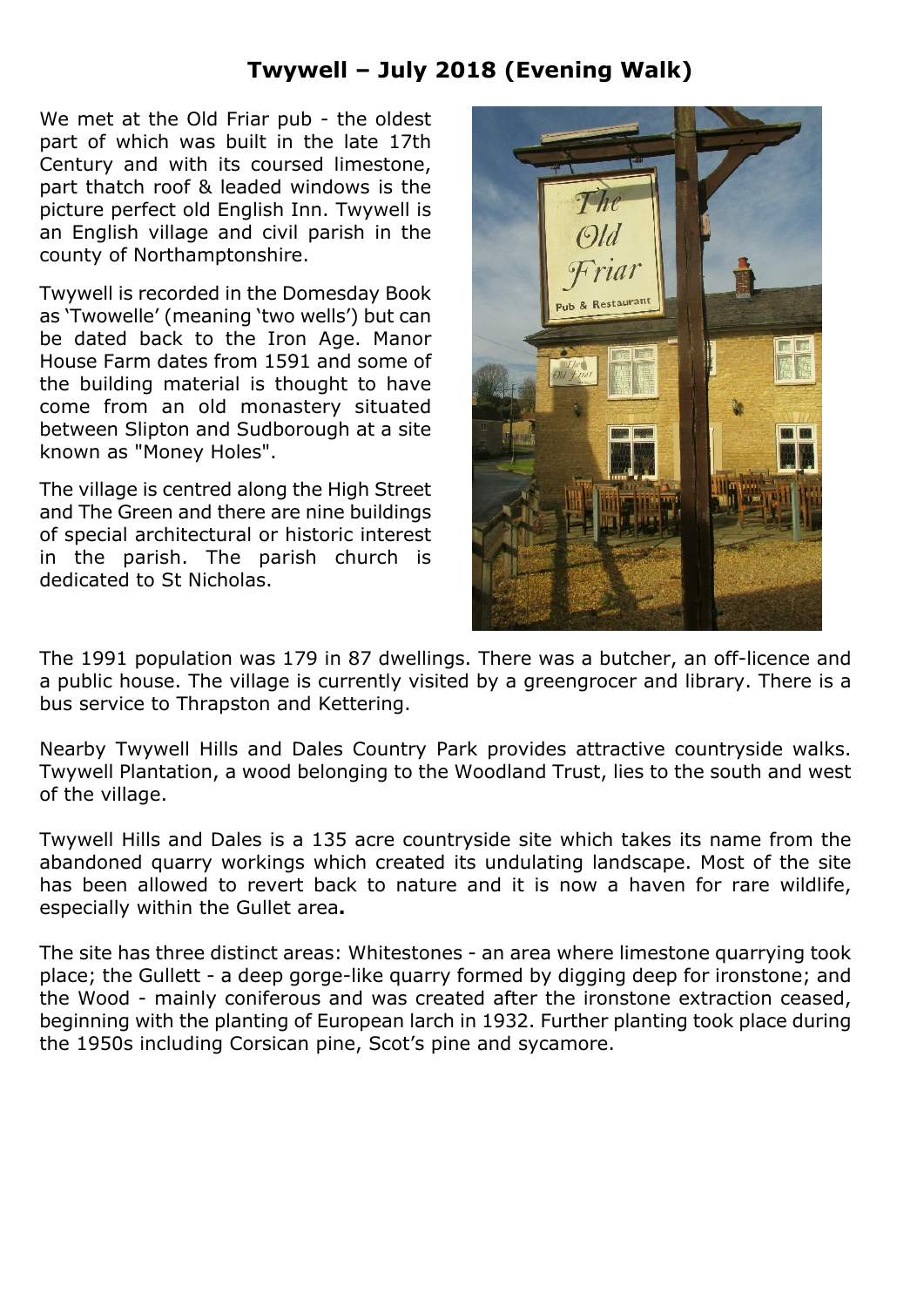Our group of 7 set off in temperatures of around 26 degrees, even at 6.30pm, and went through a gap between some houses, past some allotments and into the nearby pastures shared with a few resting sheep. Eventually, we climbed several steep steps into the nearby woodland and then enjoyed the coolness of the shade. There were lots of wild flowers (including orchids and unusual thistles) around but not so many butterflies at this time of evening.





We eventually left the shade of the woods and passed through a gate into Twywell Hills and Dales Country Park where the path had previously been very muddy but was now very dry and cracked, so care was taken not to trip over any lumps and bumps.



The noise from the nearby A14 was quite loud at this point but it was not long before we descended into woodland again and turned away from the noise.

After crossing a meadow, we passed close to the car park of the Country Park and then ascended again so we could enjoy view across the Gullet and listen to the birdsong. We stopped for a rest on a handy bench and had refreshments before setting off again.